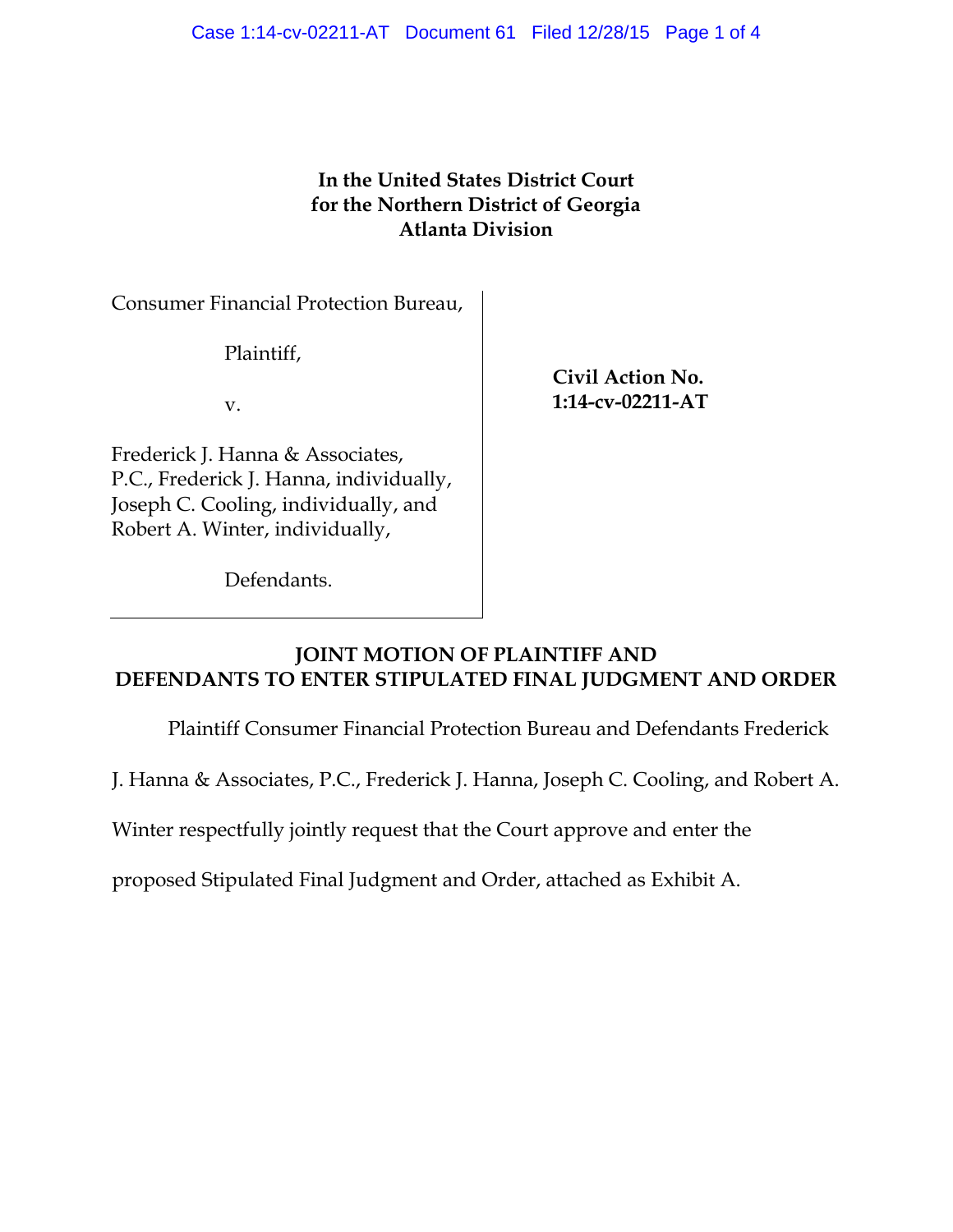### Submitted for the Plaintiff,

ANTHONY ALEXIS *Enforcement Director* JEFFREY PAUL EHRLICH *Deputy Enforcement Director* JOHN C. WELLS *Assistant Litigation Deputy* s/Lawrence D. Brown LAWRENCE D. BROWN (TX Bar #24040586) THOMAS G. WARD (IL Bar #6291011) Consumer Financial Protection Bureau 1700 G Street, NW Washington, DC 20552 Telephone (Brown): 202-435-7116 Telephone (Ward): 312-610-8966 Facsimile: 202-435-7722 e-mail: lawrence.brown@cfpb.gov e-mail: thomas.ward@cfpb.gov

JOHN A. HORN *United States Attorney*

LENA AMANTI *Assistant United States Attorney* Georgia Bar No. 666825 600 Richard B. Russell Federal Bldg. 75 Spring Street, SW Atlanta, Georgia 30303 Telephone: 404-581-6225 Facsimile: 404-581-6163 e-mail: lena.amanti@usdoj.gov

*Counsel for Plaintiff*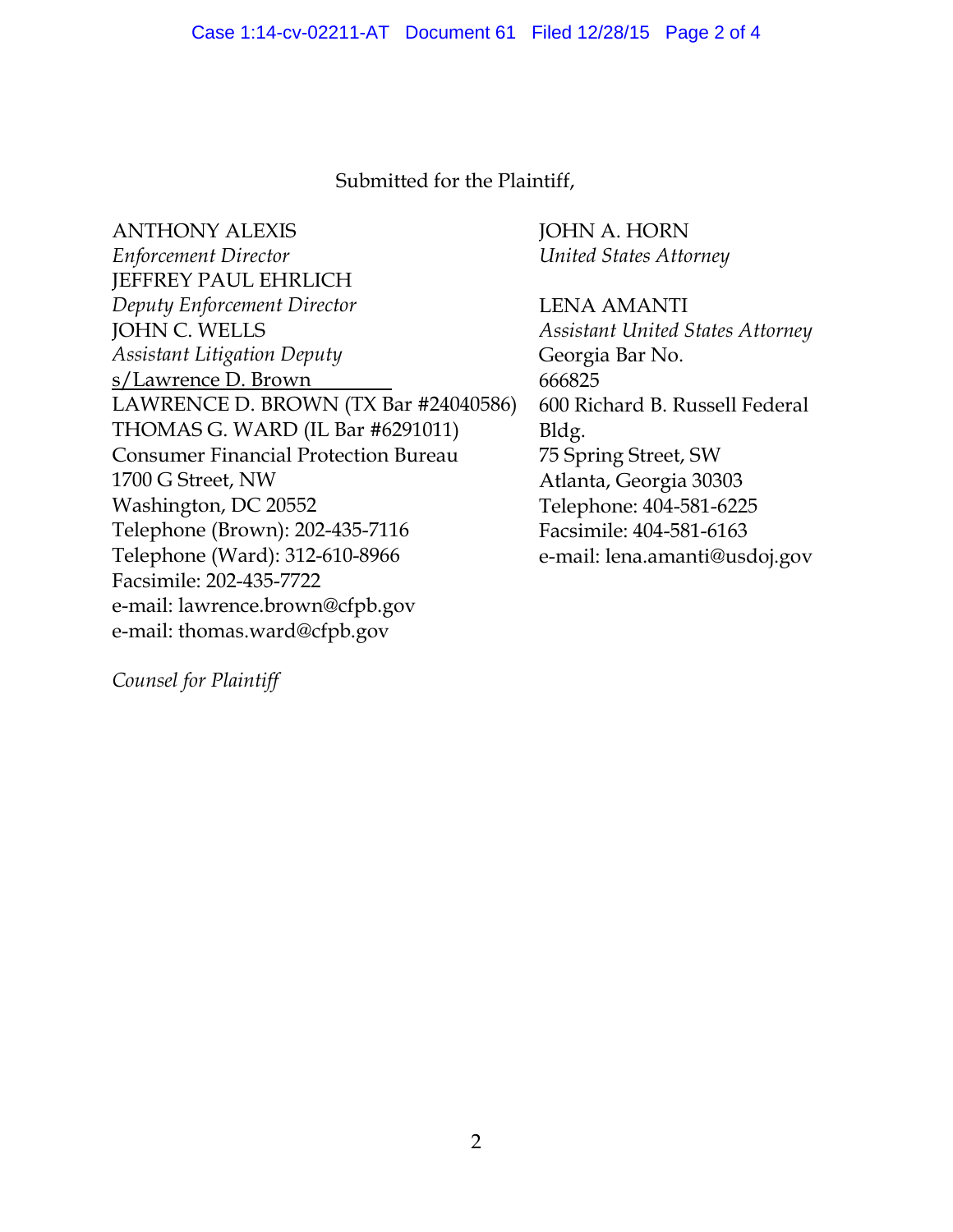Submitted for the Defendants,

s/Christopher J. Willis (by Lawrence Brown with permission) Christopher J. Willis, GA Bar No. 766297 willisc@ballardspahr.com Stephanie H. Jackman, GA Bar No. 335562 jackmans@ballardsphar.com Daniel Delnero, GA Bar No. 347766 delnerod@ballardsphar.com BALLARD SPAHR, LLP 999 Peachtree Street, Suite 1000 Atlanta, GA 30309-5915 Telephone: (404) 678-3300 Facsimile: (404) 678-9301

Michael Bowers, GA Bar No. 071650 mbowers@balch.com Christopher S. Anulewicz, GA Bar No. 020914 BALCH & BINGHAM, LLP 30 Ivan Allen Jr. Blvd, NW, Suite 700 Atlanta, Georgia 30308

C*ounsel for Defendants*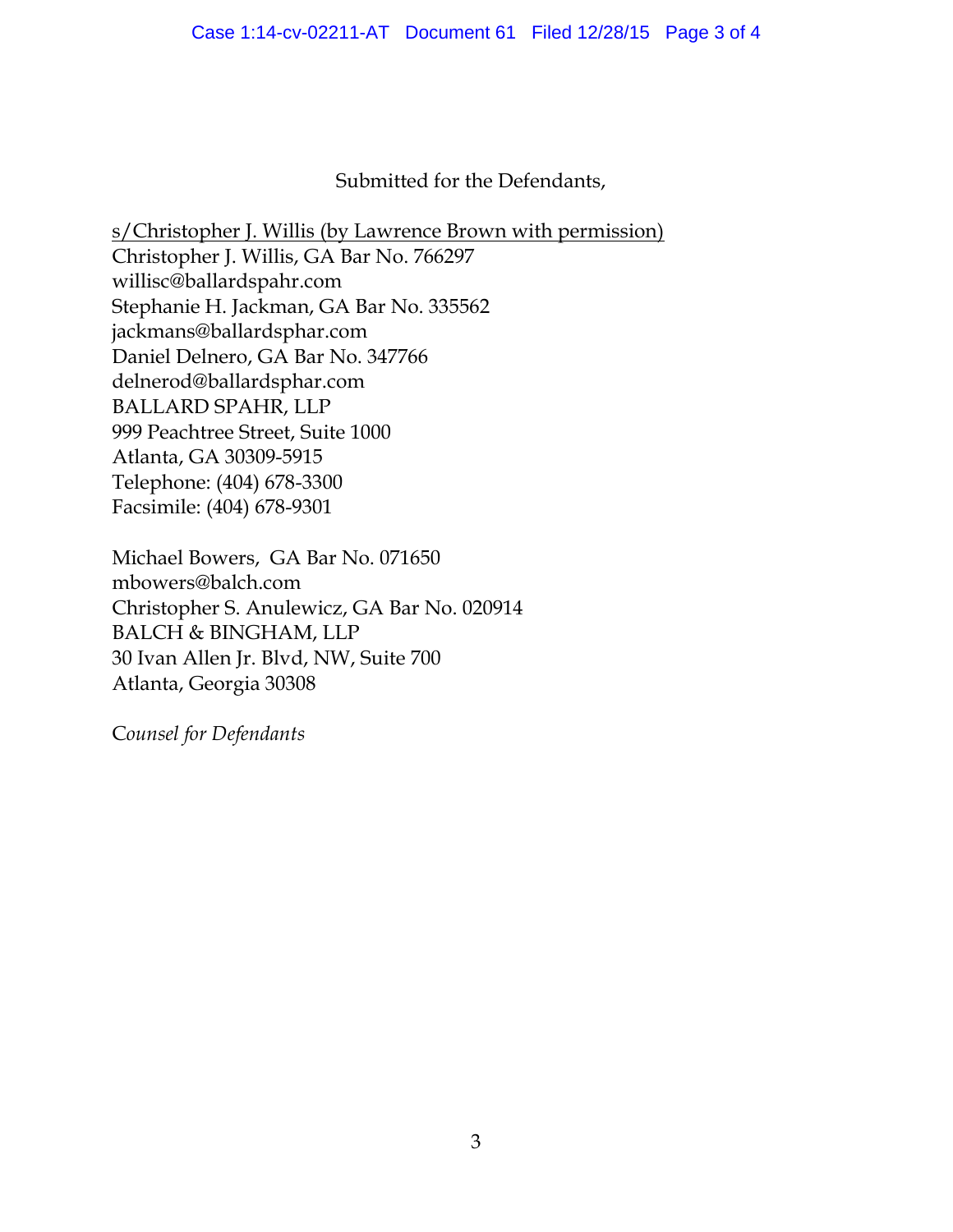# **Certification of Compliance with L.R. 5.1B**

I hereby certify that the foregoing has been computer processed with 13 point Book Antigua font in compliance with the United States District Court for the Northern District of Georgia Local Rule 5.1B.

> s/Lawrence D. Brown Lawrence D. Brown

# **Certificate of Service**

I certify that on December 28, 2015, I electronically filed the Stipulation and Joint Motion of Plaintiff and Defendants to Enter Stipulated Final Judgment and Order with the Clerk of Court using the CM/ECF system, which will automatically send email notification of such filing to the following attorneys of record: Christopher J. Willis, Stefanie H. Jackman, Daniel Delnero, Michael J. Bowers, and Christopher S. Anulewicz.

> s/Lawrence D. Brown Lawrence D. Brown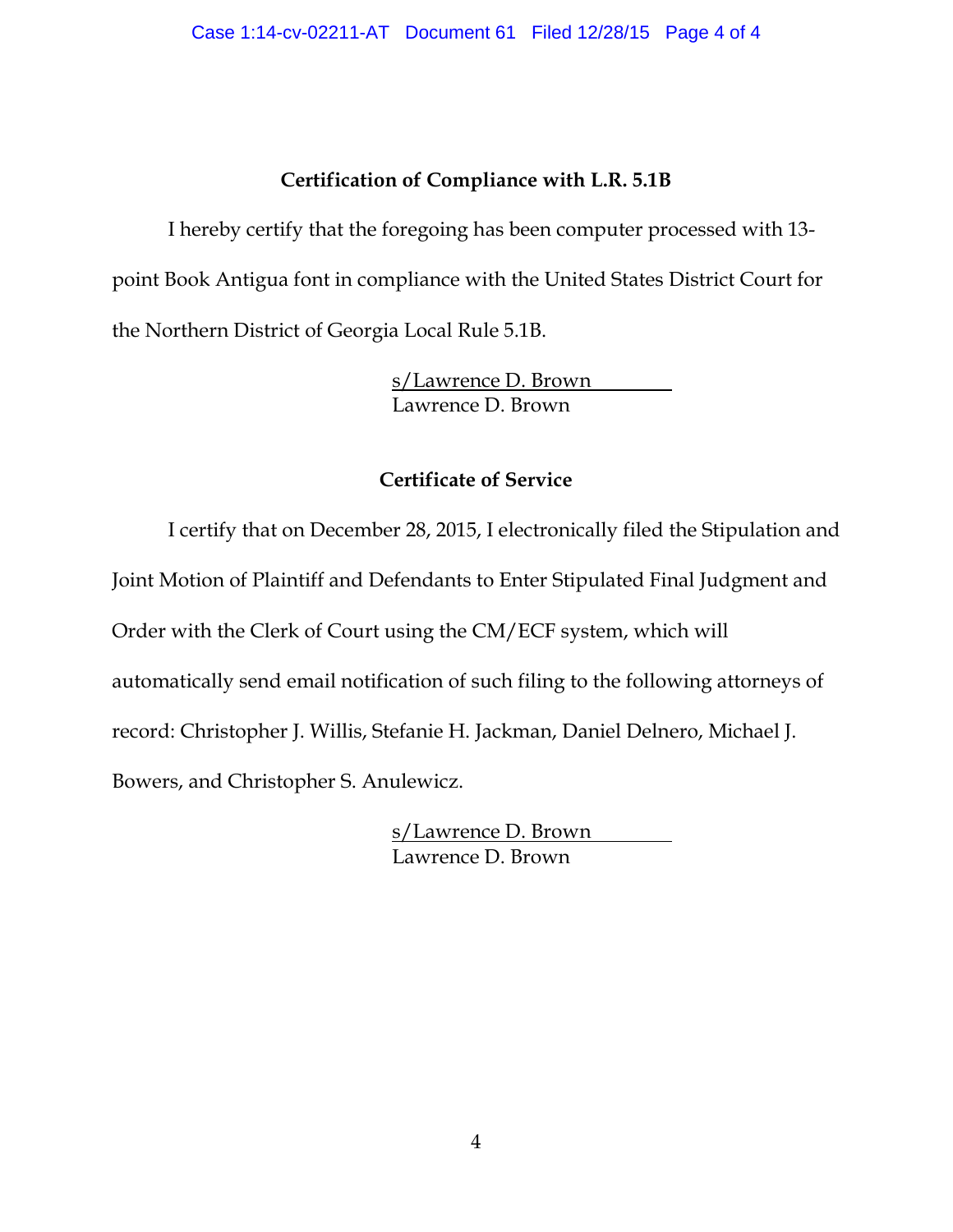# **In the United States District Court for the Northern District of Georgia Atlanta Division**

Consumer Financial Protection Bureau,

Plaintiff,

v.

Frederick J. Hanna & Associates, P.C., Frederick J. Hanna, individually, Joseph C. Cooling, individually, and Robert A. Winter, individually,

Defendants.

**Civil Action No. 1:14-cv-02211-AT** 

# **STIPULATED FINAL JUDGMENT AND ORDER**

The Consumer Financial Protection Bureau ("Bureau") commenced this civil action against Frederick J. Hanna & Associates, P.C., Frederick J. Hanna, Joseph C. Cooling, and Robert A. Winter on July 14, 2014, to obtain injunctive relief, damages or other monetary relief, restitution, disgorgement, and civil penalties. Defendants waived service of the Complaint.

The Complaint alleges that in their efforts to collect debts owed to others, Defendants: (1) used complaints that falsely represented or implied meaningful attorney involvement; and (2) knowingly or recklessly used affidavits executed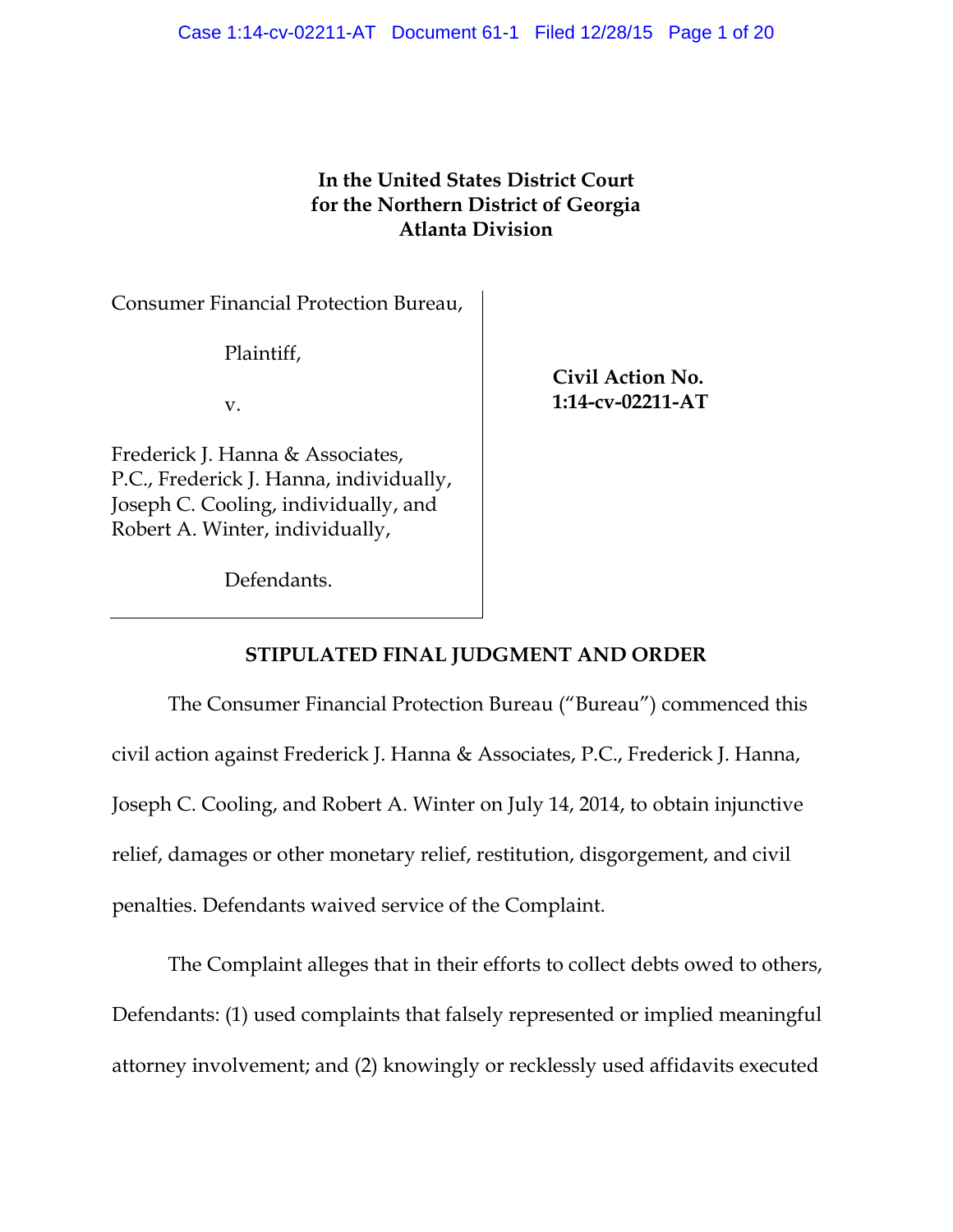by affiants who misrepresented their personal knowledge of material facts. The Complaint alleges that Defendants' conduct violated the Fair Debt Collection Practices Act ("FDCPA") and the Consumer Financial Protection Act of 2010 ("CFPA").

Plaintiff and Defendants, by and through their respective counsel, have requested that the Court enter this Stipulated Final Judgment and Order ("Order").

#### **FINDINGS**

1. The Court has jurisdiction over the parties and the subject matter of this action.

2. Plaintiff and Defendants agree to entry of this Order, without adjudication of any issue of fact or any further adjudication of any remaining issues of law, to settle and resolve all matters in this dispute arising from the conduct alleged in the Complaint to the date this Order is entered.

3. Defendants neither admit nor deny any allegations in the Complaint, except as specifically stated in this Order. For purposes of this Order, Defendants admit the facts necessary to establish the Court's jurisdiction over Defendants and the subject matter of this action.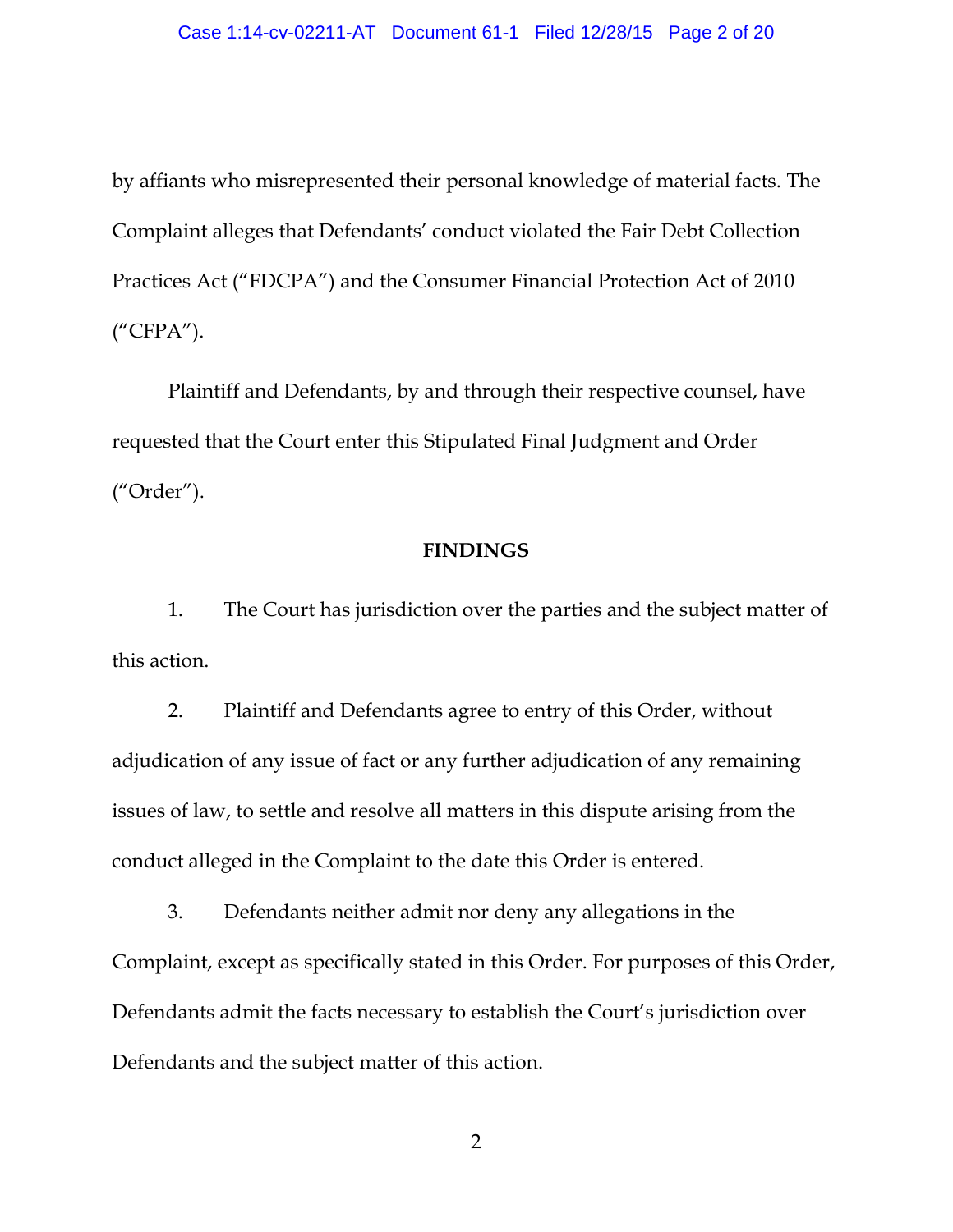4. Defendants waive all rights to seek judicial review or otherwise challenge or contest the validity of this Order. Defendants also waive any claim they may have under the Equal Access to Justice Act, 28 U.S.C. § 2412, concerning the prosecution of this action to the date of this Order. Each party will bear its own costs and expenses, including without limitation attorneys' fees.

5. The Order is made without trial or adjudication of any issue of fact or any further adjudication of any issue of law.

6. Entry of this Order is in the public interest.

#### **DEFINITIONS**

7. The following definitions apply to this Order:

a. "**Charge-off Balance**" means the amount alleged due on an account receivable at the time of charge-off.

b. "**CLS**" means "Commercial Legal Software," the software application the Hanna Firm uses to store consumer account data and manage debt collection litigation wherein accounts are notated with diary codes.

c. "**Collection Suit**" means any civil action commenced in any court or other tribunal against a Consumer to attempt to collect a Debt, but does not include any post-judgment collection efforts.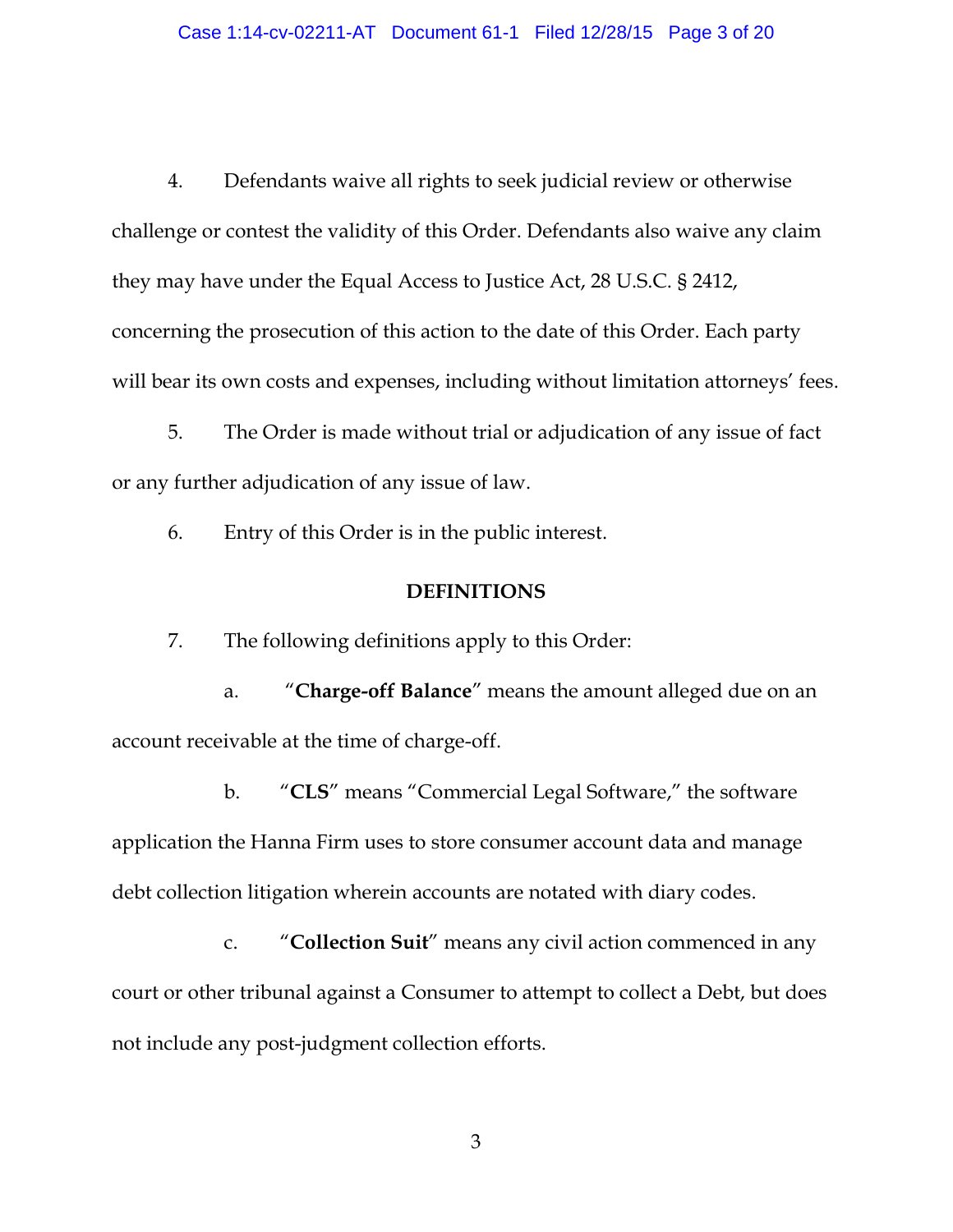d. "**Consumer**" means any natural person obligated or allegedly obligated to pay any Debt.

e. "**Creditor**" means any person who offers or extends credit creating a Debt or to whom a Debt is owed or was owed, but such term does not include any person who receives an assignment or transfer of a Debt in default solely for the purpose of facilitating collection of such debt for another.

f. "**Debt**" means any obligation or alleged obligation of a Consumer to pay money arising out of a transaction in which the money, property, insurance, or services which are the subject of the transaction are primarily for personal, family, or household purposes, whether or not such obligation has been reduced to judgment.

g. "**Debt Buyer**" means any entity or person that purchases portfolios of defaulted Debts.

h. "**Debt Seller**" means any entity or person that sells portfolios of defaulted Debts.

i. "**Defendants**" means the Hanna Firm and the Individual Defendants.

j. "**Effective Date**" means the date on which the Order is entered on the docket.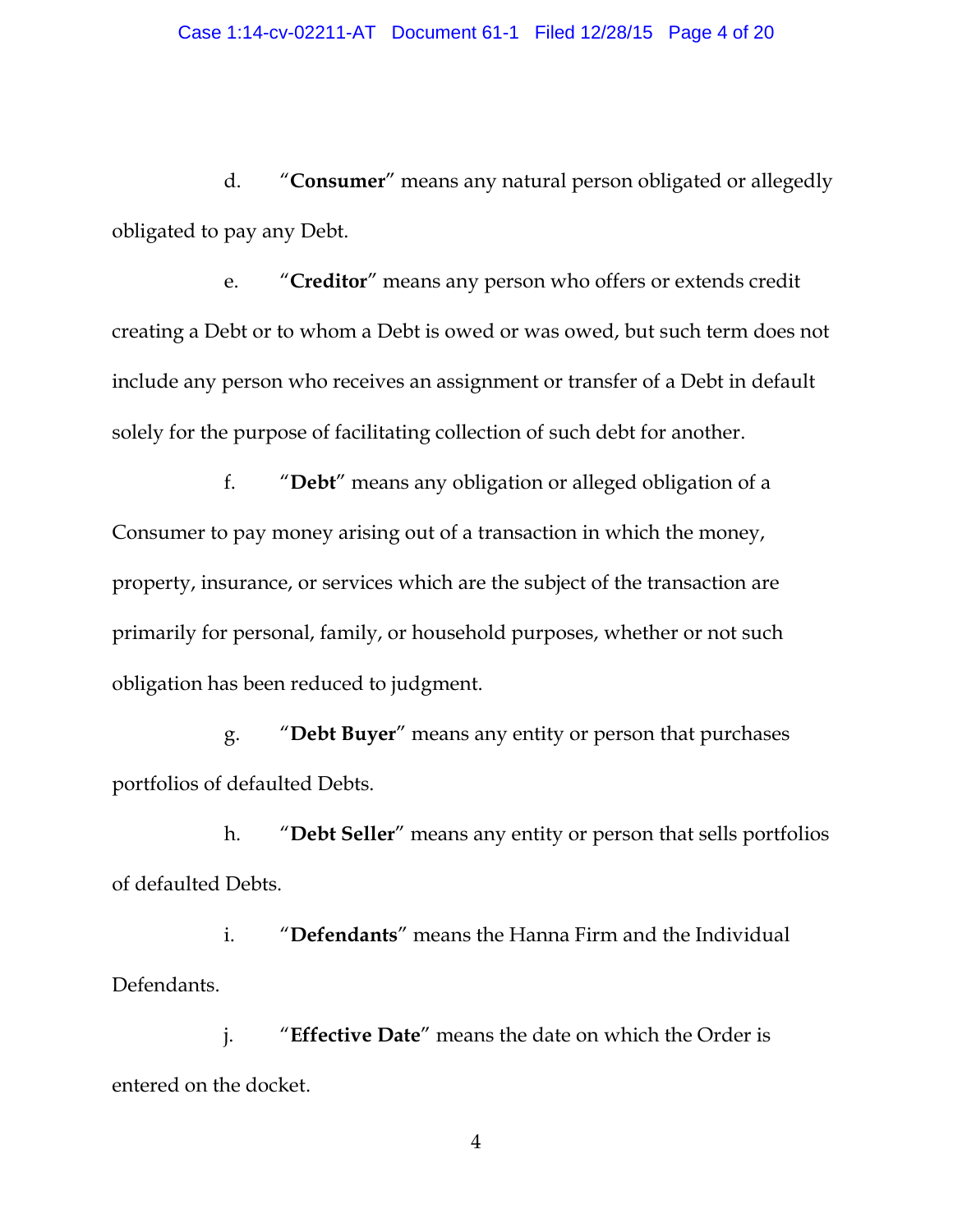k. "**Enforcement Director**" means the Assistant Director of the Office of Enforcement for the Consumer Financial Protection Bureau, or his delegate.

l. "**Hanna Firm**" means Frederick J. Hanna & Associates, P.C., its employees, agents, representatives, consultants, in-house attorneys, accountants, independent contractors, and any other persons working for or on behalf of the foregoing who receive actual notice of this order by personal service or otherwise, and its successors and assigns.

m. "**Individual Defendants**" means Frederick J. Hanna, Joseph C. Cooling, and Robert A. Winter.

n. "**Original Account-Level Documentation**" means:

i. any documentation that a Creditor or that Creditor's agent (such as a servicer) provided to a Consumer about a Debt;

ii. a complete transactional history of a Debt, created by a Creditor or that Creditor's agent (such as a servicer); or

iii. a copy of a judgment, awarded to a Creditor or entered on or before the Effective Date.

o. "**Outside Counsel**" means all attorneys the Hanna Firm engages to initiate Collection Suits against Consumers residing in states where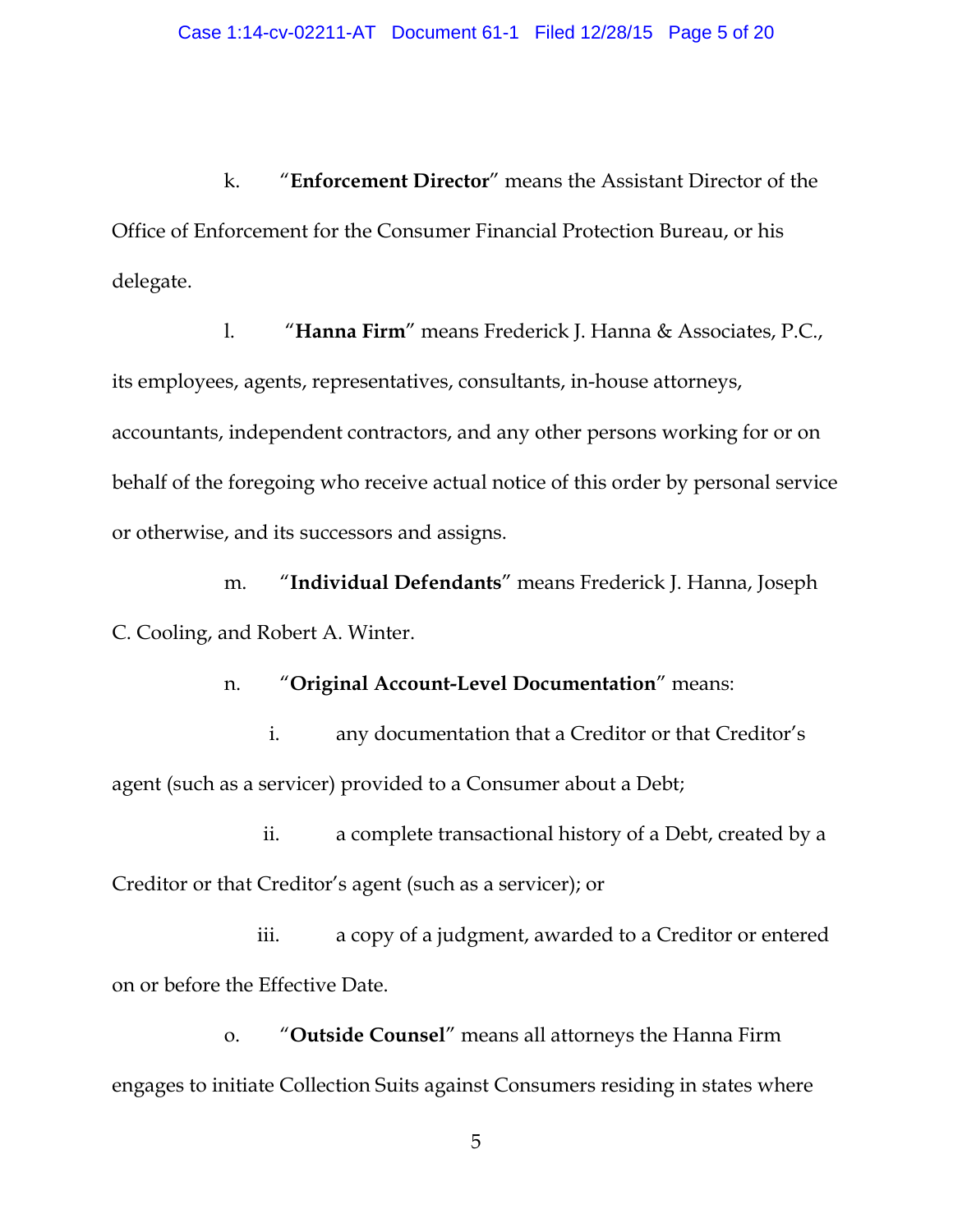the Hanna Firm does not own an office or otherwise employ an attorney licensed to practice in that state.

p. "**Related Consumer Action**" means a private action by or on behalf of one or more consumers or an enforcement action by another governmental agency brought against any of the Defendants based on substantially the same facts as described in the Complaint.

#### **ORDER**

#### **IT IS ORDERED** that:

#### **A. Injunctive Relief**

### **Enjoining Certain Collection Suits**

8. Defendants and all other persons in active concert or participation with any of them who receive actual notice of this Order, whether acting directly or indirectly through Outside Counsel, are permanently restrained and enjoined from initiating or threatening to initiate a Collection Suit where:

a. Defendants do not have in their possession the following:

i. Original Account-Level Documentation reflecting, at a minimum, the Consumer's name, the last four digits of the account number associated with the Debt at the time of Charge-off, the claimed amount, excluding any post Charge-off payments, and if Defendants are suing under a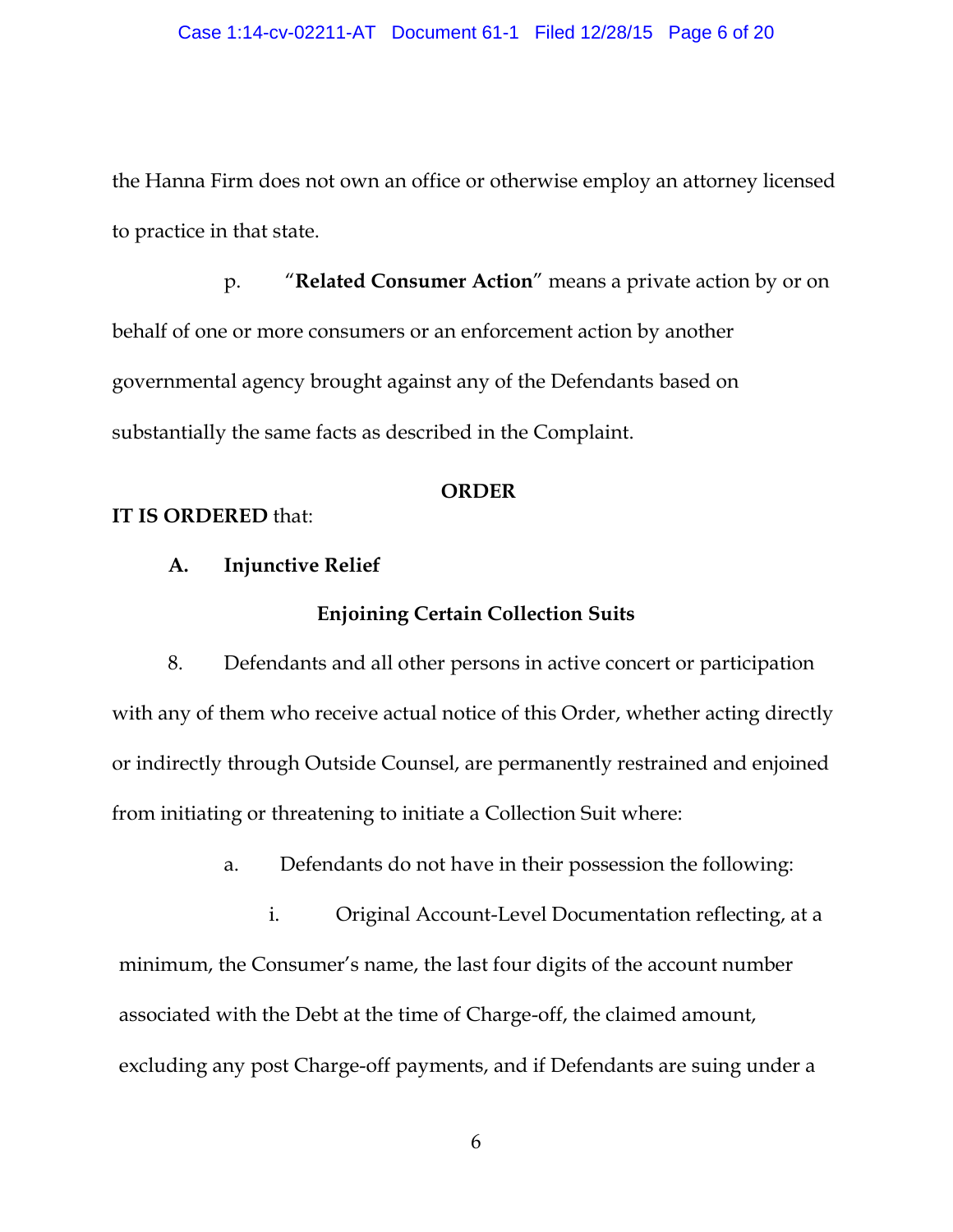breach of contract theory, the contractual terms and conditions applicable to the Debt. If Defendants are initiating or threatening to initiate a Collection Suit on behalf of a Debt Buyer, a chronological listing of the names of all prior owners of the Debt and the date of each transfer of ownership of the Debt, beginning with the name of the Creditor at the time of Charge-off;

ii. If Defendants are initiating or threatening to initiate a Collection Suit on behalf of a Debt Buyer, a certified or otherwise properly authenticated copy of each bill of sale or other document evidencing the transfer of ownership of the Debt at the time of Charge-off to each successive owner, including the Debt Buyer that retained Defendants to initiate a Collection Suit. Each of the documents evidencing the transfer of ownership of the Debt must include a specific reference to the particular Debt being collected upon; and

iii. Any one of the following:

1. A document signed by the Consumer evidencing the opening of the account forming the basis for the Debt; or

2. Original Account-Level Documentation reflecting a purchase, payment, or other actual use of the account by the Consumer.

9. Defendants and all other persons in active concert or participation with any of them who receive actual notice of this Order, whether acting directly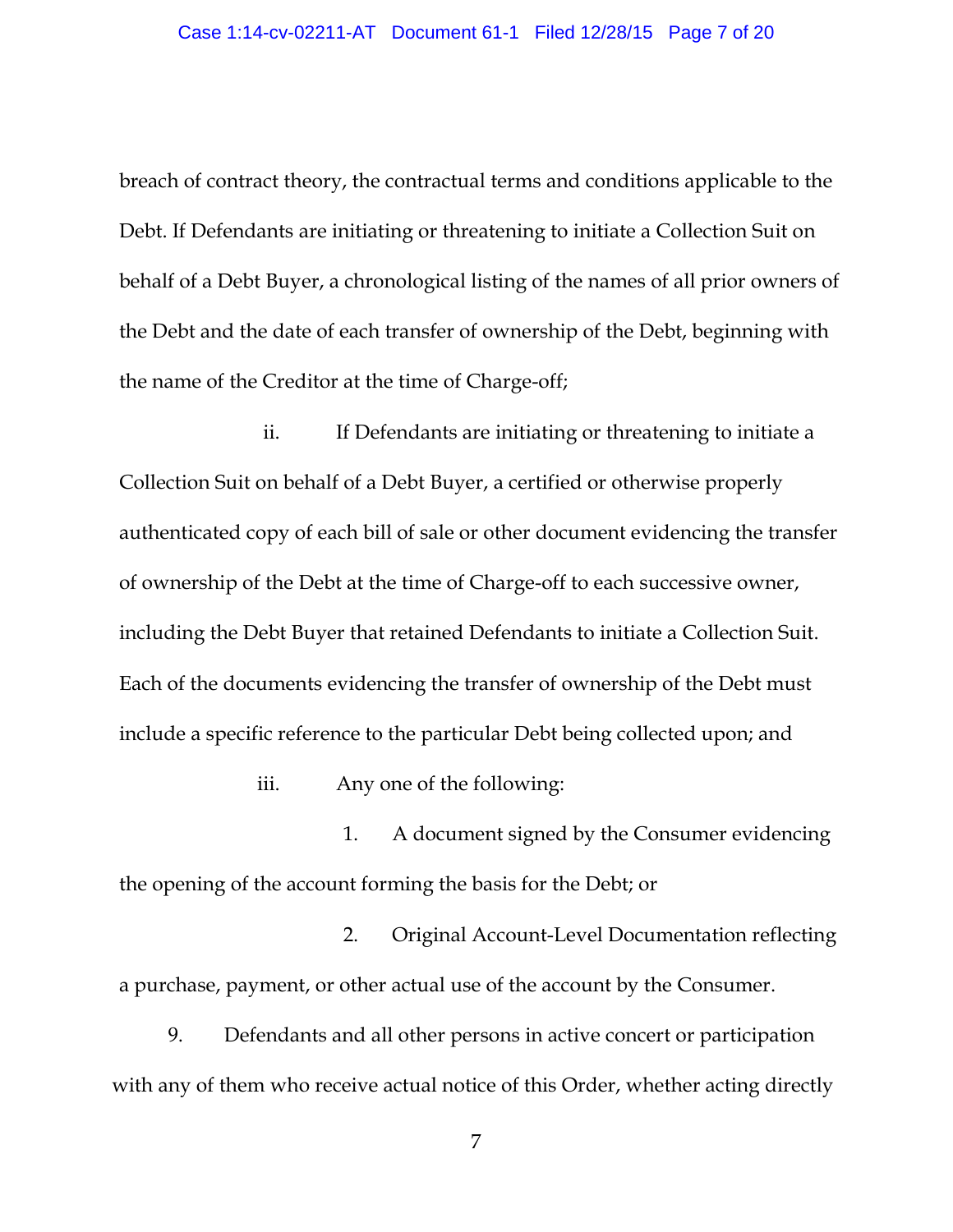or indirectly through Outside Counsel, are permanently restrained and enjoined from initiating a Collection Suit against any Consumer where:

a. the person who will serve as the Defendants' attorney of record (including Outside Counsel) in the Collection Suit has not logged into the Consumer's account on CLS or any other software that would create an electronic record that the attorney of record has accessed a Consumer's file;

b. the person who will serve as the Defendants' attorney of record (including Outside Counsel) in the Collection Suit has not reviewed Original Account-Level Documentation reflecting, at a minimum, the Consumer's name, the last four digits of the account number associated with the Debt at the time of Charge-off, the claimed amount, excluding any post Chargeoff payments, and if Defendants are suing under a breach of contract theory, the contractual terms and conditions applicable to the Debt;

c. the person who will serve as the Defendants' attorney of record (including Outside Counsel) in the Collection Suit has not confirmed based upon methods or means proven to be historically reliable and accurate that the applicable statute of limitations has not run on the Consumer's Debt;

d. the person who will serve as the Defendants' attorney of record (including Outside Counsel) in the Collection Suit has not confirmed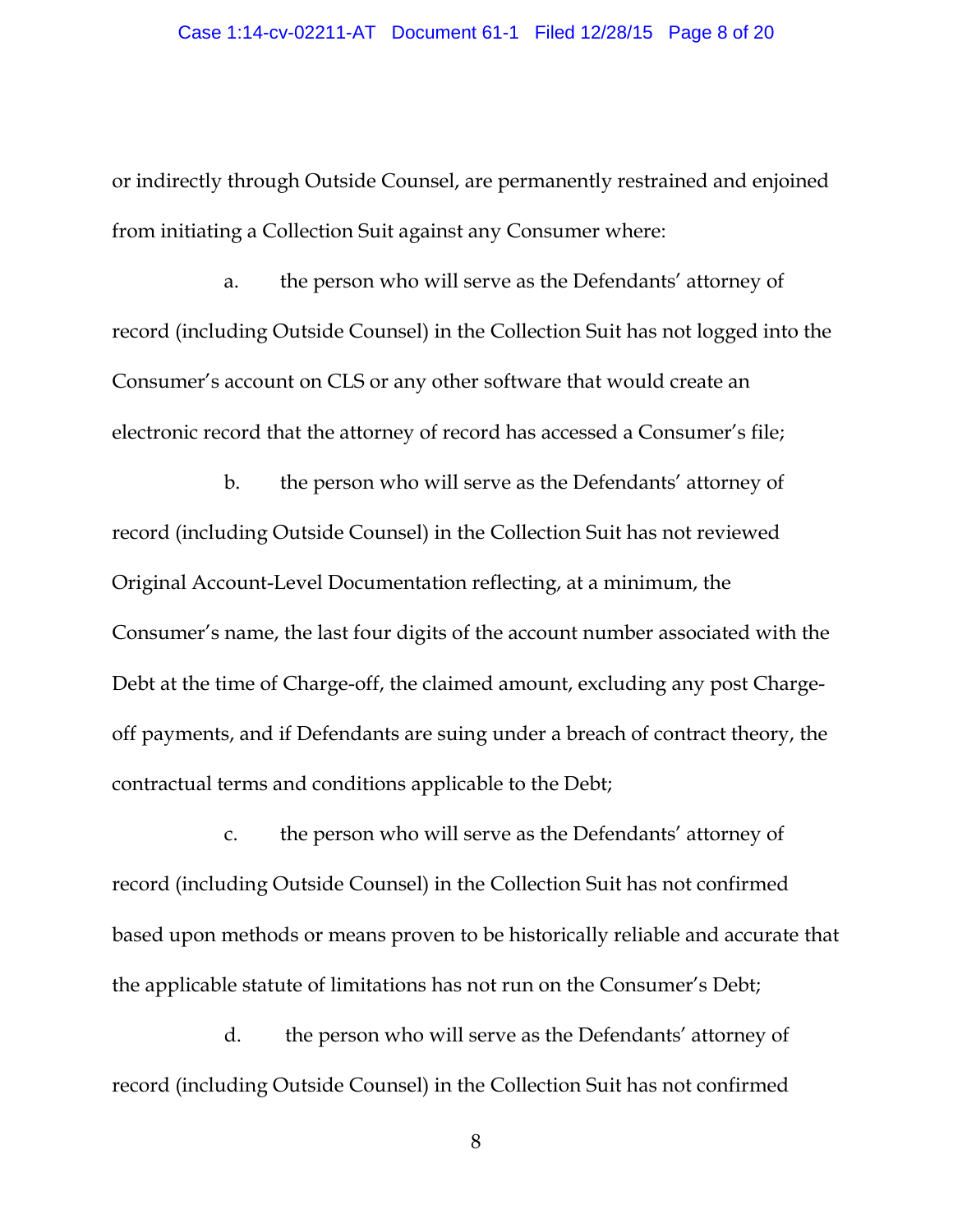based upon methods or means proven to be historically reliable and accurate that the Consumer's Debt was not discharged in bankruptcy or subject to a pending bankruptcy proceeding;

e. the person who will serve as the Defendants' attorney of record (including Outside Counsel) in the Collection Suit has not confirmed based upon methods or means proven to be historically reliable and accurate the Consumer's correct identity and current address to determine the appropriate venue for a Collection Suit; and

f. the person who will serve as the Defendants' attorney of record (including Outside Counsel) in the Collection Suit has not certified in writing or in CLS or any other software that would create an electronic record noting that the initiation of the Collection Suit complies with the terms and conditions of this Order.

#### **Enjoining Use of Deceptive Affidavits in Collection Suits**

10. In connection with a Collection Suit, Defendants and all other persons in active concert or participation with any of them who receive actual notice of this Order, whether acting directly or indirectly through Outside Counsel, are permanently restrained and enjoined from: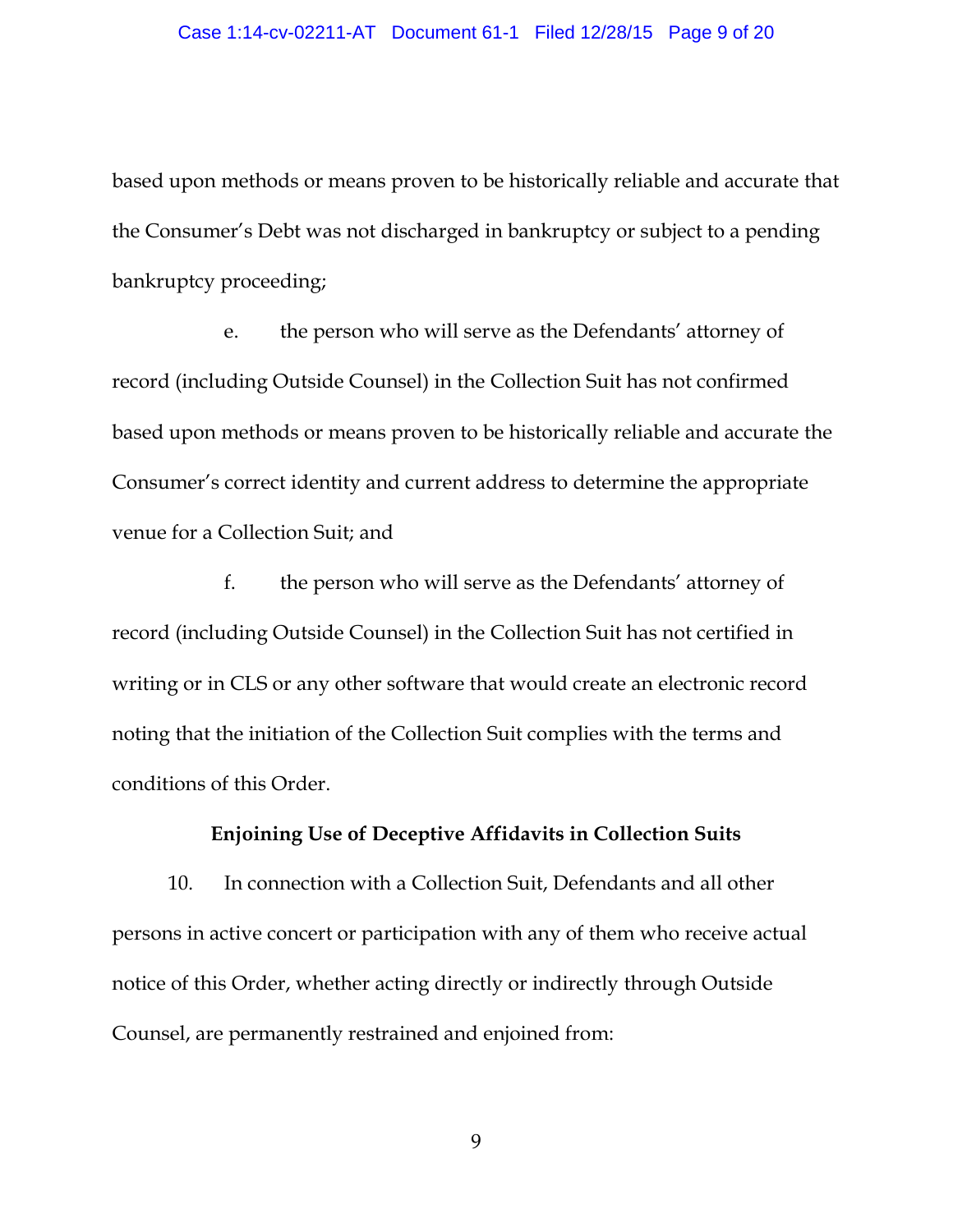a. presenting to a court any affidavit in which an affiant represents, expressly or by implication, having personal knowledge of the validity, truth, or accuracy of the character, amount, or legal status of any Debt, when that is not the case;

b. submitting any affidavit in which the affiant represents, expressly or by implication, that the affidavit has been notarized if the affidavit was not executed by the affiant in the presence of a notary;

c. submitting any affidavit containing an inaccurate statement, including but not limited to a statement that attached documentation relates to the specific Consumer being sued, when that is not the case;

d. submitting any affidavit in which the affiant misrepresents the affiant's review of any Original Account-Level Documentation or any other documentation that would support the Debt that is the subject of the Collection Suit;

e. submitting any affidavit in which the affiant represents, expressly or by implication, that the affiant has personally reviewed the affidavit, when that is not the case; and

f. submitting any affidavit, unless the person who will serve as the Defendants' attorney of record (including Outside Counsel) in the Collection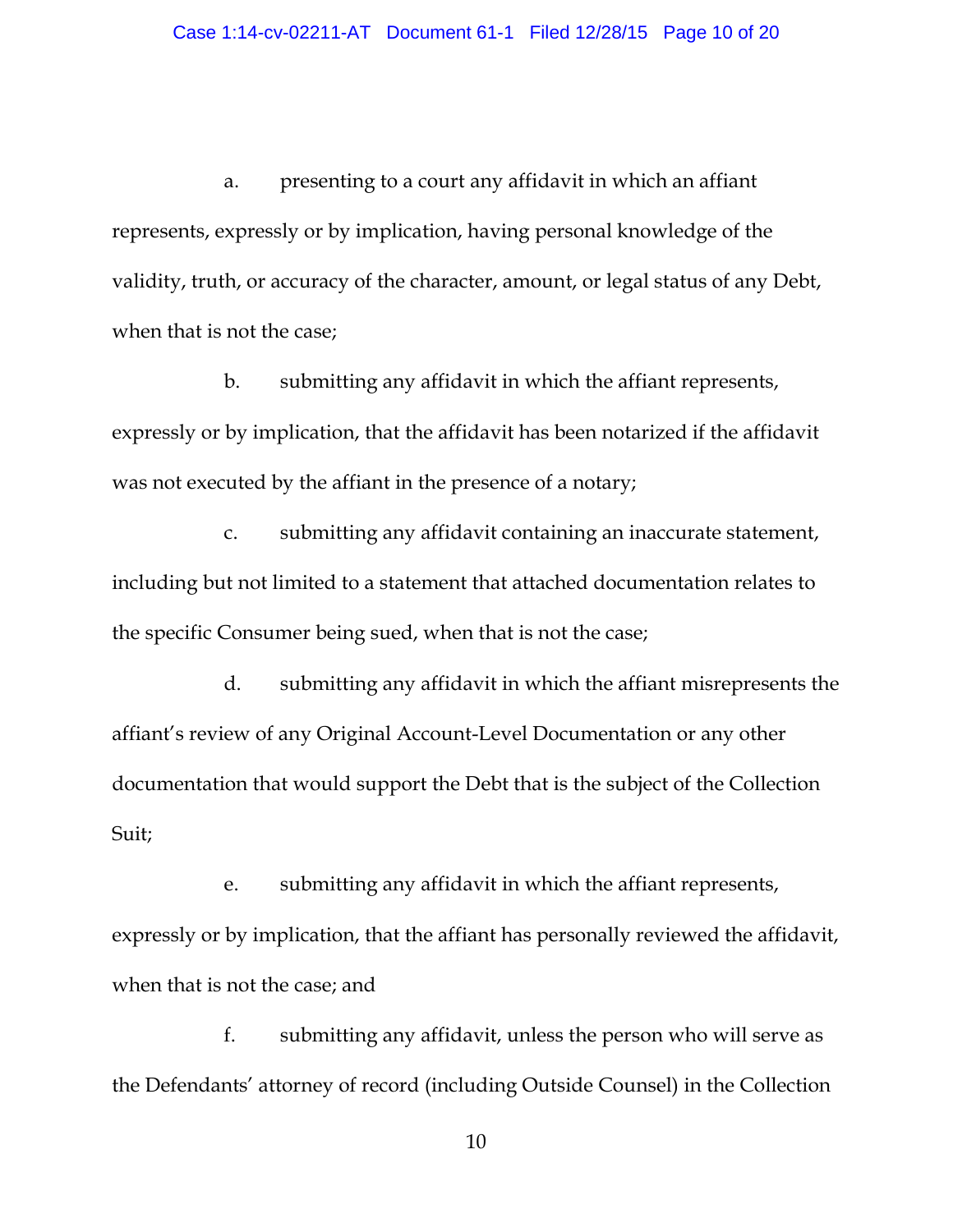Suit has certified in writing or in CLS or any other software that would create an electronic record noting that submitting the affidavit complies with the terms and conditions of this Order.

11. On an annual basis, the Defendants must review and analyze the processes and procedures employed by any entity that employs affiants executing and submitting affidavits for use in Collection Suits initiated by Defendants (including Outside Counsel) to reasonably ensure compliance with Paragraph 10 of the Order.

#### **Implementation Schedule**

12. Notwithstanding the foregoing, with regard to Collection Suits filed by Defendants directly or through Outside Counsel after the Effective Date, Defendants must take whatever steps necessary to fully implement all of the requirements and restrictions described in Paragraphs 8 through 11 within 90 days of the Effective Date.

#### **Civil Money Penalties**

13. Defendants must pay, jointly and severally, a civil money penalty in the amount of \$3,100,000 to the Bureau.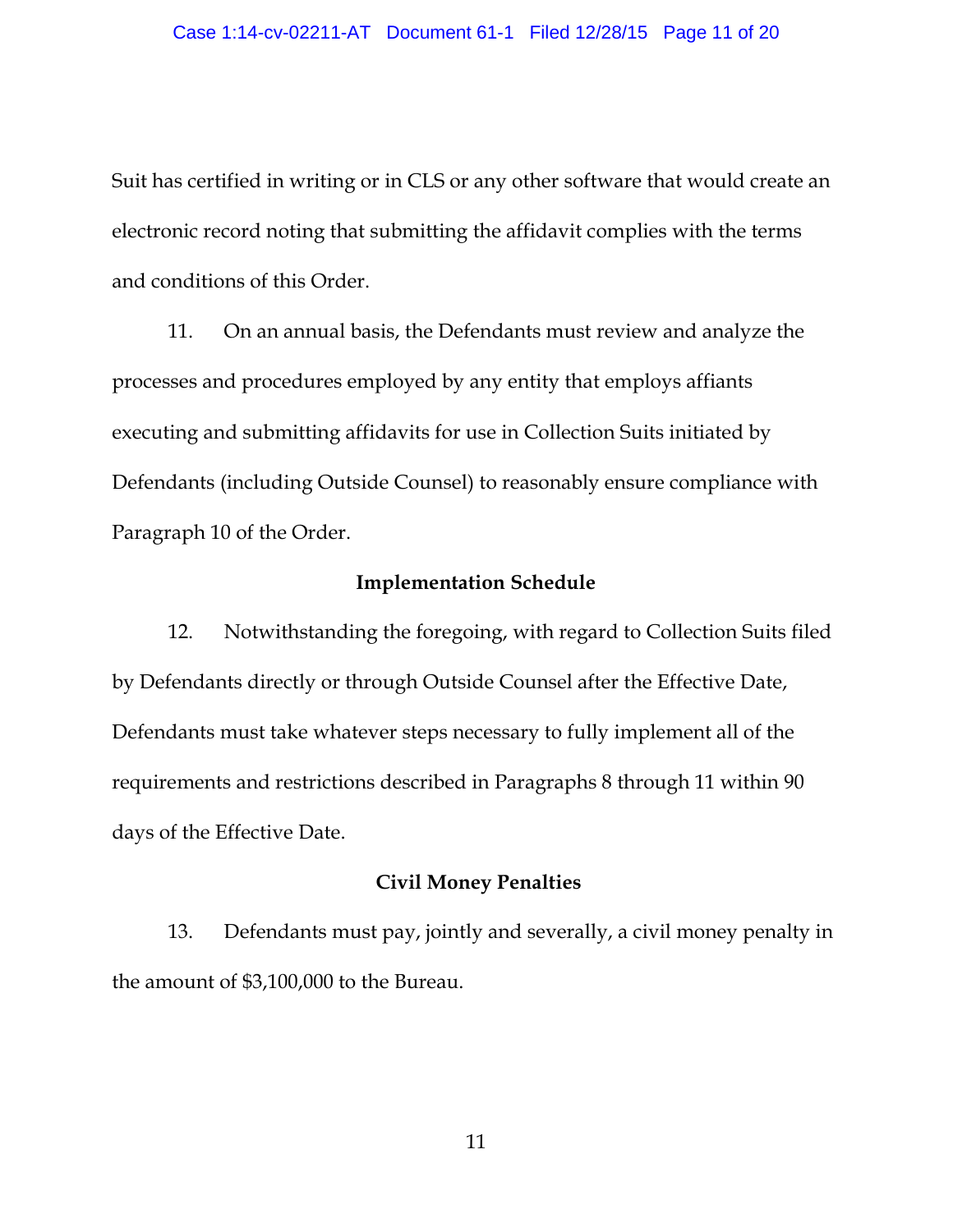14. Within 10 days of the Effective Date, Defendants must pay the civil money penalty by wire transfer to the Bureau or to the Bureau's agent in compliance with the Bureau's wiring instructions.

15. The civil money penalty paid under this Order will be deposited in the Civil Penalty Fund of the Bureau as required by § 1017(d) of the CFPA, 12 U.S.C. § 5497(d).

16. Defendants must treat the civil money penalty paid under this Order as a penalty paid to the government for all purposes. Regardless of how the Bureau ultimately uses those funds, Defendants may not:

a. claim, assert, or apply for a tax deduction, tax credit, or any other tax benefit for any civil money penalty paid under this Order; or

b. seek or accept, directly or indirectly, reimbursement or indemnification from any source, including but not limited to payment made under any insurance policy, with regard to any civil money penalty paid under this Order.

#### **B. Additional Monetary Provisions**

17. In the event of any default on Defendants' obligations to make payment under this Order, interest, computed under 28 U.S.C. § 1961, as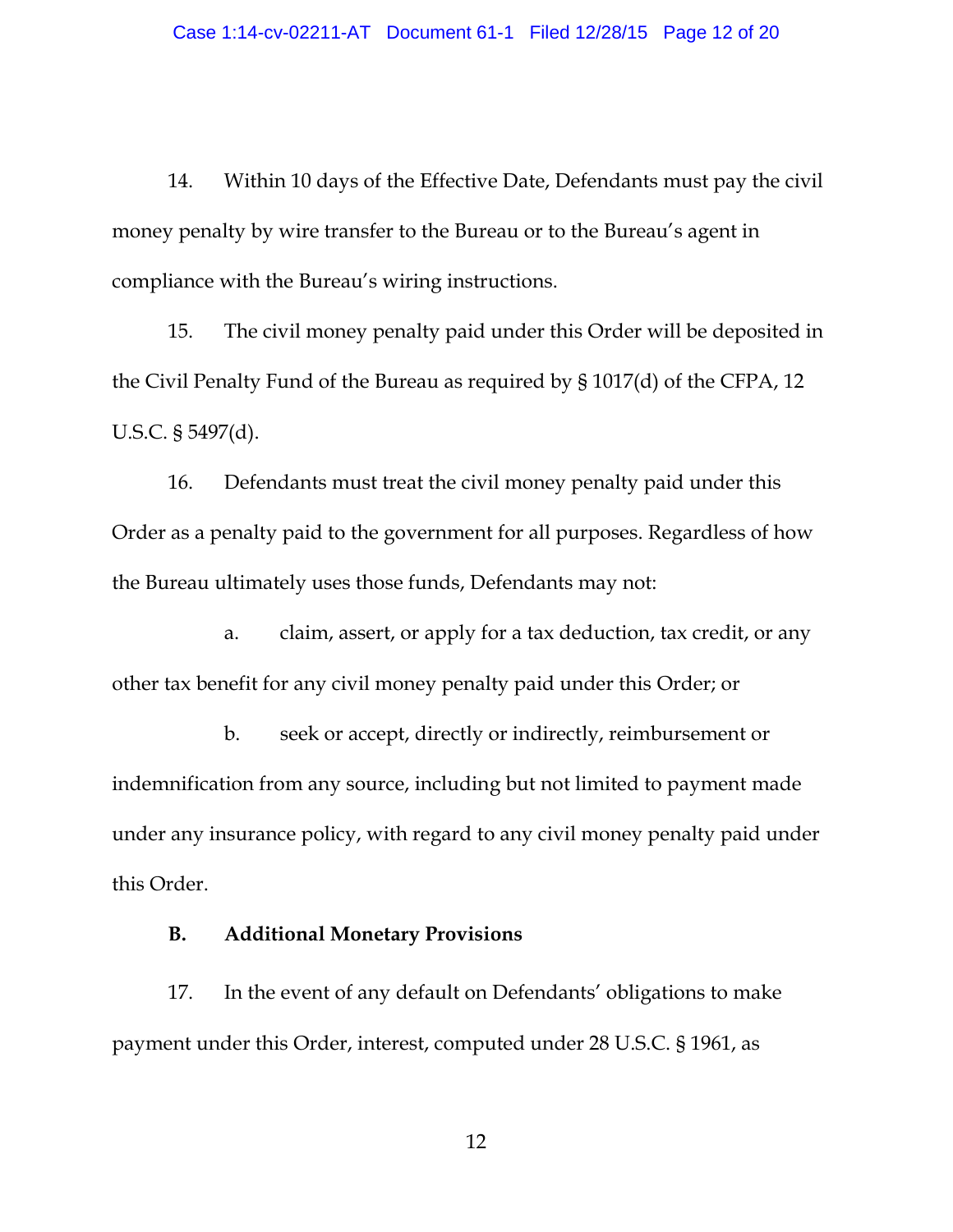amended, will accrue on any outstanding amounts not paid from the date of default to the date of payment, and will immediately become due and payable.

18. Defendants must relinquish all dominion, control, and title to the funds paid to the fullest extent permitted by law and no part of the funds may be returned to Defendants.

19. Under 31 U.S.C. § 7701, Defendants, unless they already have done so, must furnish to the Bureau their social-security numbers or taxpayeridentification numbers, which may be used for purposes of collecting and reporting on any delinquent amount arising out of this Order.

20. Within 30 days of the entry of a final judgment, Order, or settlement in a Related Consumer Action, Defendants must notify the Enforcement Director of the final judgment, Order, or settlement in writing. That notification must indicate the amount of redress, if any, that Defendants paid or are required to pay to consumers and describe the consumers or classes of consumers to whom that redress has been or will be paid.

### **C. Reporting Requirements**

21. Defendants must notify the Bureau of any development that may affect compliance obligations arising under this Order, including but not limited to a dissolution, assignment, sale, merger, or other action that would result in the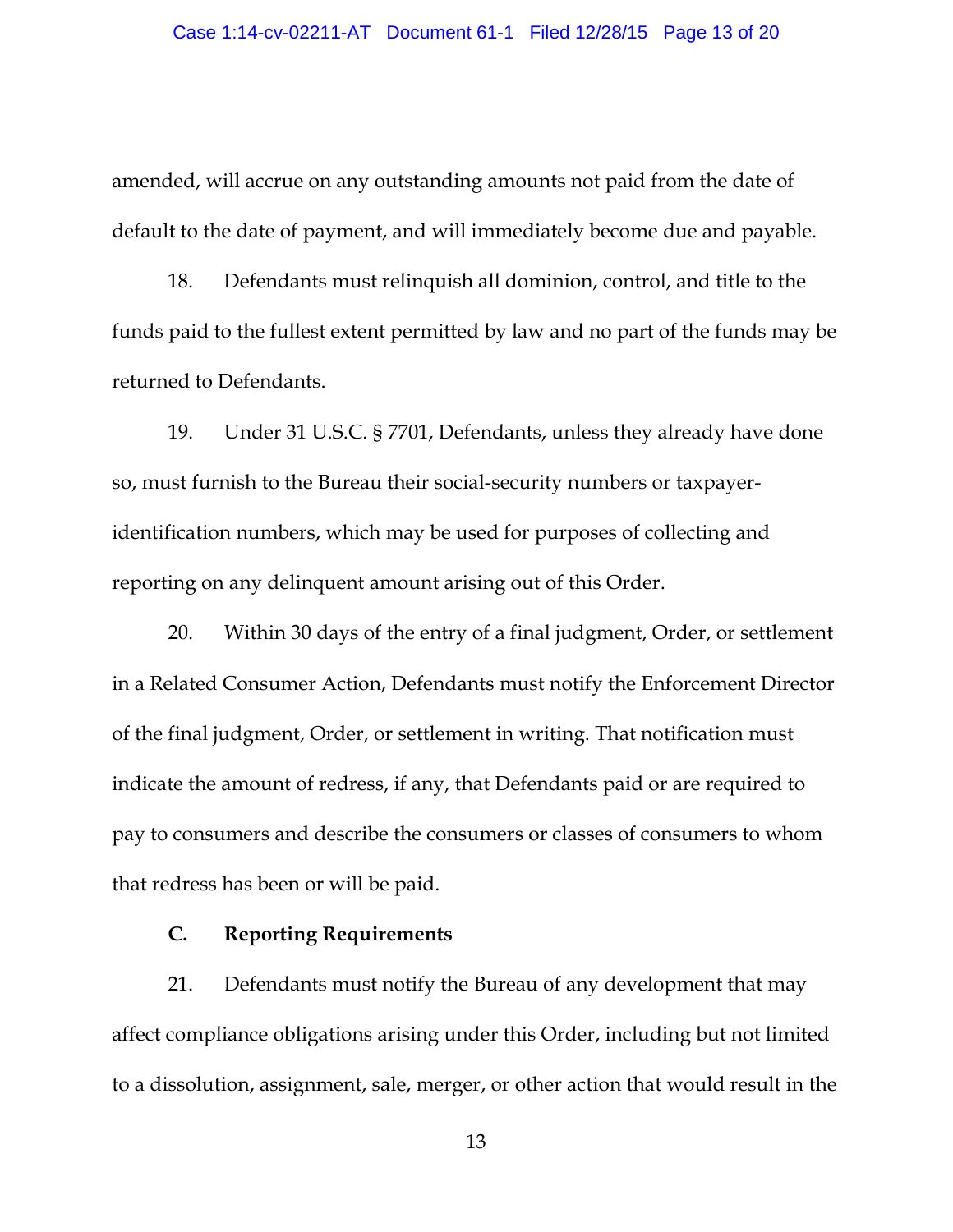emergence of a successor company; the creation or dissolution of a subsidiary, parent, or affiliate that engages in any acts or practices subject to this Order; the filing of any bankruptcy or insolvency proceeding by or against Defendants; or a change in Defendants' name or address. Defendants must provide this notice as soon as practicable after learning about the development or at least 30 days before the development is finalized, whichever is sooner.

22. In the event the Defendants seek to transfer or assign all or part of the Hanna Firm's operations, and the successor or assign intends on carrying on the same or similar use, as a condition of sale, Defendants shall obtain the written accession of the successor or assign to any obligations remaining under this Consent Order with respect to the specific operations transferred or assigned.

23. Within 7 days of the Effective Date, the Defendants must:

a. designate at least one telephone number and email, physical, and postal address as a point of contact, which the Bureau may use to communicate with the Defendants;

b. identify all businesses for which Defendants are the majority owner, or that Defendants directly or indirectly control, by all of their names, telephone numbers, and physical, postal, email, and Internet addresses;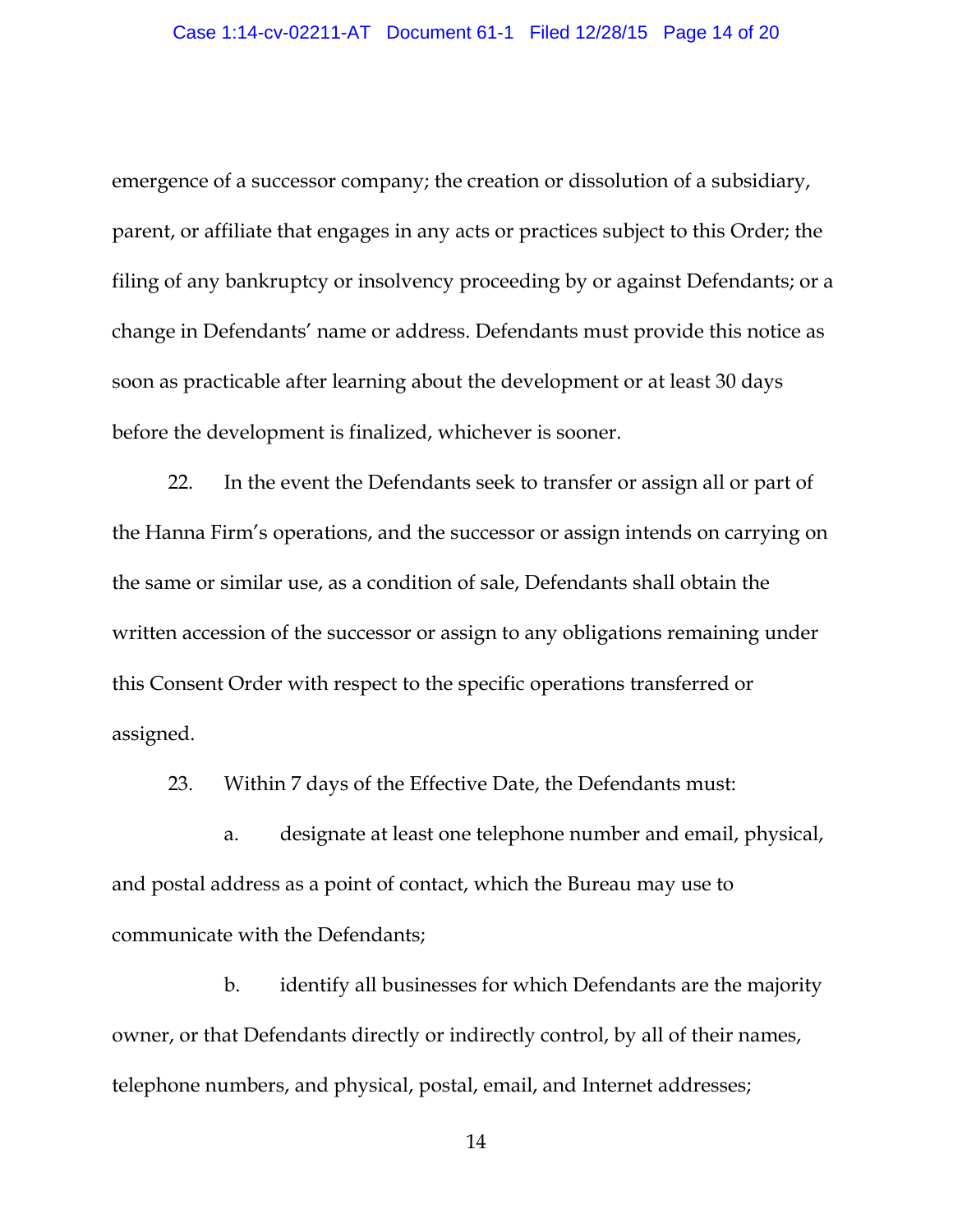c. describe the activities of each such business, including the products and services offered, and the means of advertising, marketing, and sales;

d. identify each Individual Defendants' telephone numbers and all email, Internet, physical, and postal addresses, including all residences; and

e. describe in detail each Individual Defendants' involvement in any business for which any of them performs services in any capacity or which he wholly or partially owns, including that Individual Defendant's title, role, responsibilities, participation, authority, control, and ownership.

24. Defendants must report any change in the information required to be submitted under Paragraph 21 as soon as practicable or at least 30 days before the change, whichever is sooner.

25. Within 90 days of the Effective Date, and again one year after the Effective Date, Defendants must submit to the Enforcement Director an accurate written compliance progress report (Compliance Report), which, at a minimum:

a. describes in detail the manner and form in which Defendants have complied with this Order; and

b. attaches a copy of each Order Acknowledgment obtained under Section D, unless previously submitted to the Bureau.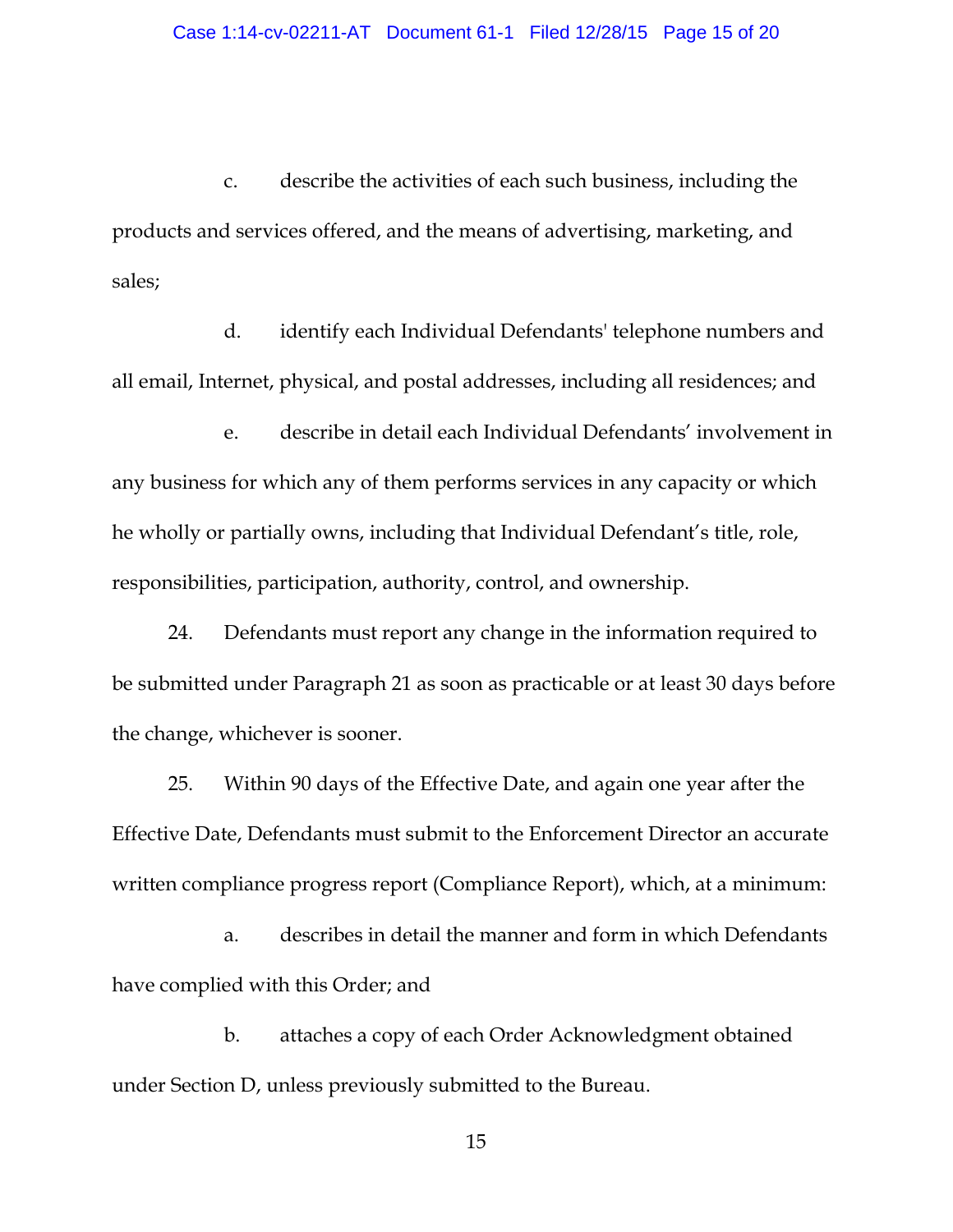#### **D. Order Distribution and Acknowledgment**

#### **IT IS FURTHER ORDERED** that,

26. Within 7 days of the Effective Date, Defendants must submit to the Enforcement Director an acknowledgment of receipt of this Order, sworn under penalty of perjury.

27. Within 30 days of the Effective Date, Defendants must deliver a copy of this Order to any employees or any Outside Counsel who will have responsibilities under this Order.

28. When Defendants engage Outside Counsel to initiate Collection Suits more than 30 days after the Effective Date, Defendants must deliver a copy of this Order to Outside Counsel. Within 30 days of any such engagement of new Outside Counsel, Defendants must submit to the Enforcement Director an acknowledgment of receipt of this Order from the new Outside Counsel.

29. For 5 years from the Effective Date, the Hanna Firm and Individual Defendants, for any business for which they serve as the majority owner or which they directly or indirectly control, must deliver a copy of this Order to any business entity resulting from any change in structure referred to in Section C including any future executive officers, shareholders, partners, and employees, and any other new agents and representatives who will have responsibilities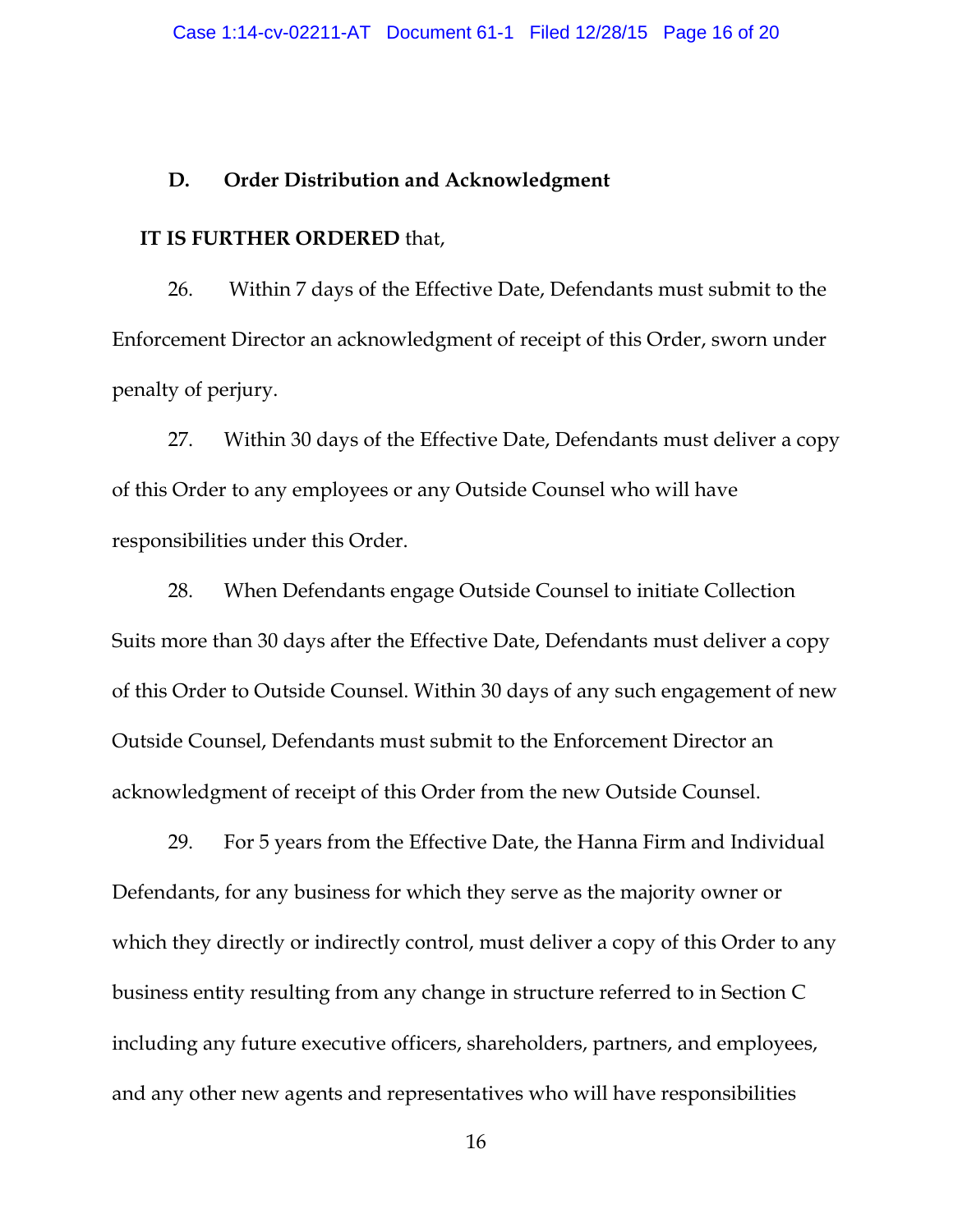related to the subject matter of the Order before they assume their responsibilities.

30. Defendants must secure a signed and dated statement acknowledging receipt of a copy of this Order, ensuring that any electronic signatures comply with the requirements of the E-Sign Act, 15 U.S.C. § 7001 *et seq.*, within 30 days of delivery, from all persons receiving a copy of this Order under this Section.

#### **E. Notices**

31. Unless otherwise directed in writing by the Bureau, Defendants must provide all submissions, requests, communications, or other documents relating to this Order in writing, with the subject line, "*In re Frederick J. Hanna & Associates, P.C., Frederick J. Hanna, Joseph C. Cooling, and Robert A. Winter*, File No. 2012-0372-02," and send them either:

a. by overnight courier (not the U.S. Postal Service), as follows:

Assistant Director for Enforcement Consumer Financial Protection Bureau ATTENTION: Office of Enforcement 1625 Eye Street, N.W. Washington D.C. 20006; or

b. by first-class mail to the below address and

contemporaneously by email to **Enforcement** Compliance@cfpb.gov: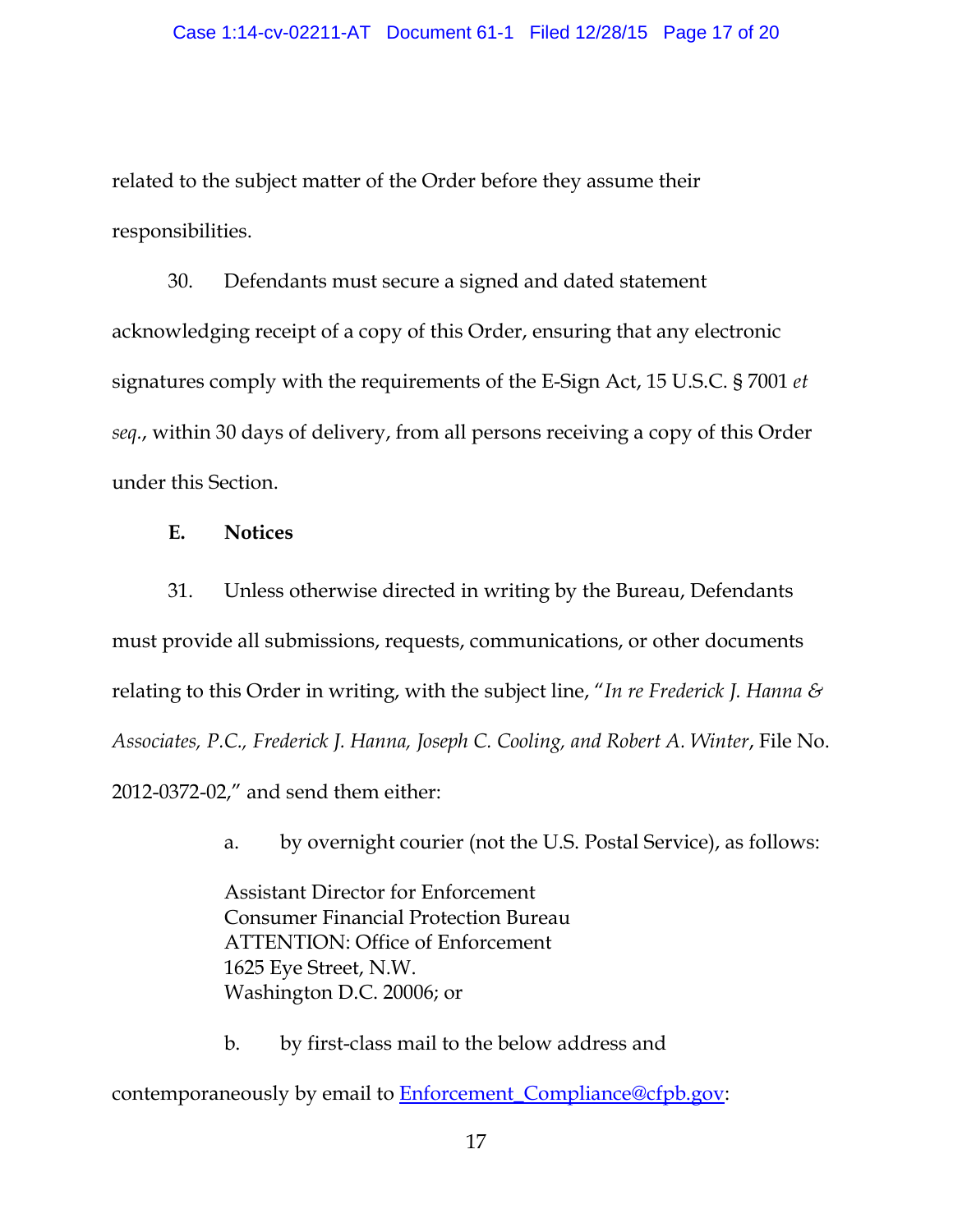Assistant Director for Enforcement Consumer Financial Protection Bureau ATTENTION: Office of Enforcement 1700 G Street, N.W. Washington D.C. 20552

#### **F. Cooperation with the Bureau**

32. Defendants must cooperate fully with the Bureau in this matter and in any investigation related to or associated with the conduct described in the Complaint. Defendants must provide truthful and complete information, evidence, and testimony. Defendants must cause their officers, employees, representatives, or agents to appear for interviews, discovery, hearings, trials, and any other proceedings that the Bureau may reasonably request upon 5 days written notice, or other reasonable notice, at such places and times as the Bureau may reasonably designate, without the service of compulsory process.

### **G. Compliance Monitoring**

33. Within 14 days of receipt of a written request from the Bureau, Defendants must submit additional Compliance Reports or other requested information, which must be made under penalty of perjury; provide sworn testimony; or produce documents.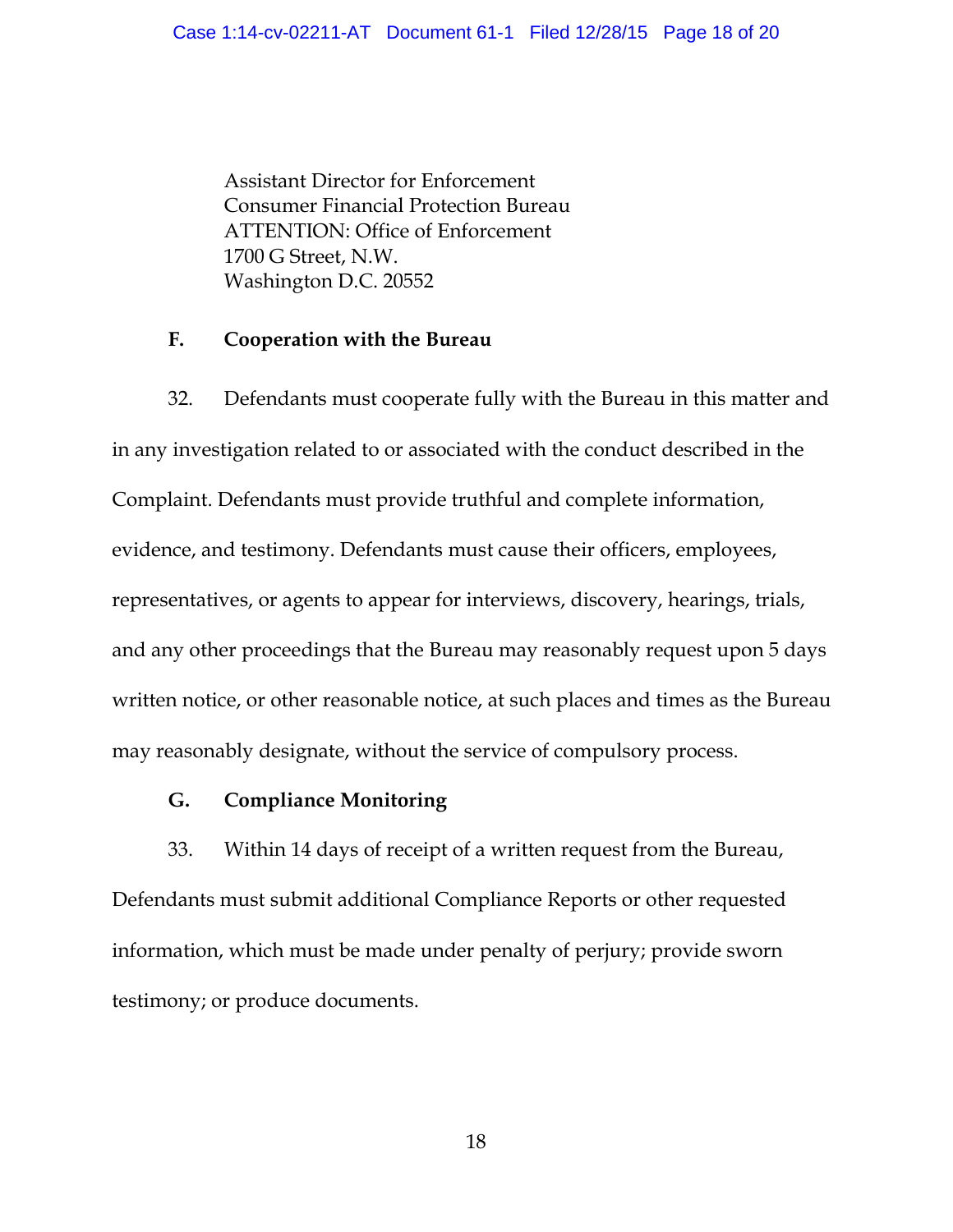34. For purposes of this Section G, the Bureau may communicate directly with Defendants, unless any of the Defendants retains counsel related to these communications.

35. Defendants must permit Bureau representatives to interview any employee or other person affiliated with Defendants who has agreed to such an interview. The person interviewed may have counsel present.

36. Nothing in this Order will limit the Bureau's lawful use of civil investigative demands under 12 C.F.R. § 1080.6 or other compulsory process.

#### **H. Release**

37. The Bureau releases and discharges Defendants from all potential liability for law violations that the Bureau has or might have asserted based on the practices alleged in the Complaint, to the extent such practices occurred before the Effective Date and the Bureau knows about them as of the Effective Date. The Bureau may use the practices described in this Order in future enforcement actions against Defendants including, without limitation, to establish a pattern or practice of violations or the continuation of a pattern or practice of violations or to calculate the amount of any penalty. This release does not preclude or affect any right of the Bureau to determine and ensure compliance with the Order or to seek penalties for any violations of the Order.